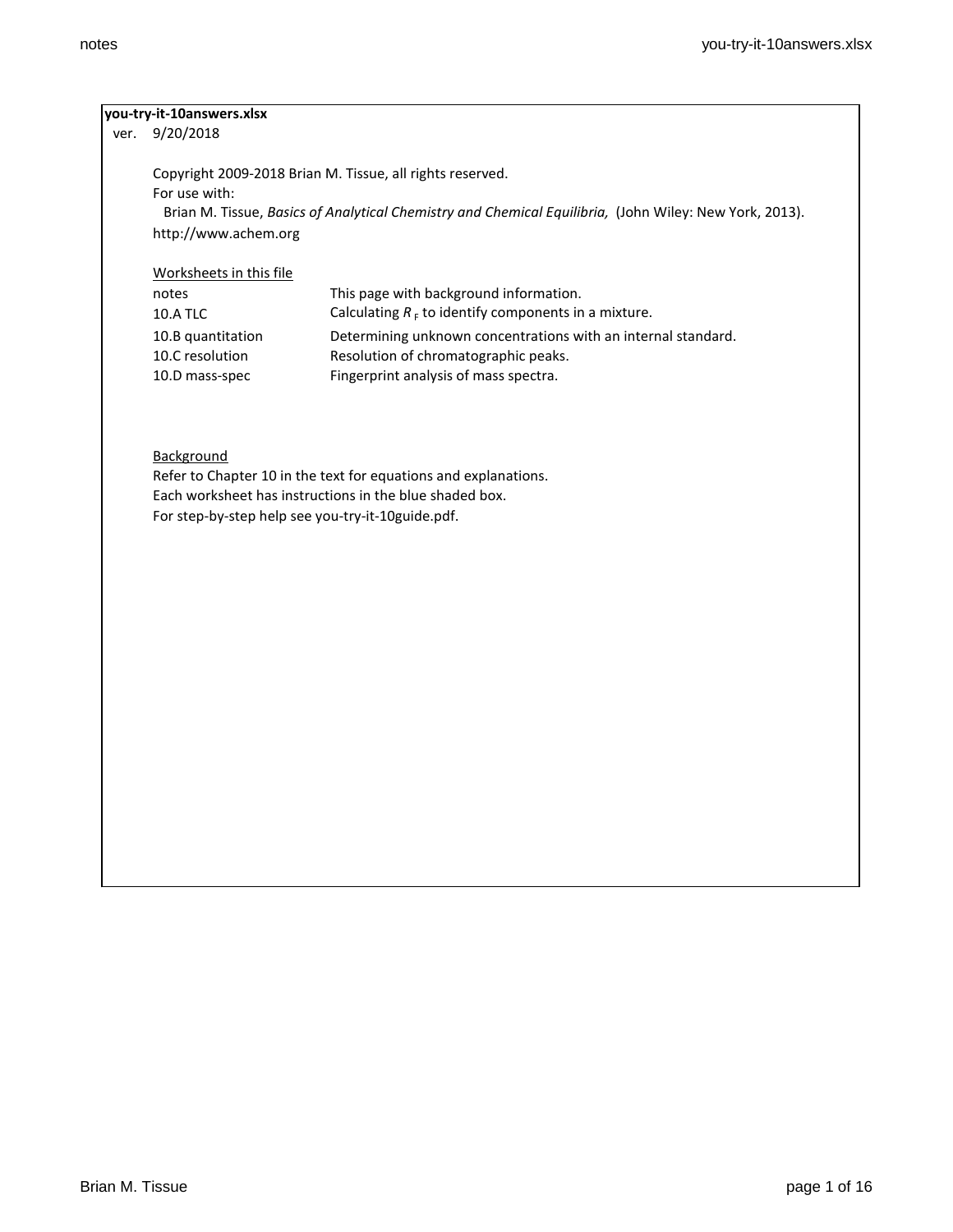# **You-Try-It 10.A TLC**

Table 10.A.1 lists the spot positions for a standard solution and Table 10.A.2 lists results for an unknown mixture.

- 1. Calculate  $R_F$  for each spot in the reference mixture.
- 2. Calculate  $R_F$  for each spot in the unknown mixture and identify analytes.

### **Table 10.A.1 Reference Table 10.A.2 Unknown mixture**

|      |                    | migration     |       |      | migration     |       |                   |
|------|--------------------|---------------|-------|------|---------------|-------|-------------------|
| spot | analyte            | distance (cm) | $R_F$ | spot | distance (cm) | $R_F$ | analyte           |
| 1    | unknown            | 0.2           | 0.03  | 1    | 0.4           | 0.06  | unknown           |
| 2    | unknown            | 0.4           | 0.06  | 2    | 1.1           | 0.15  | unknown           |
| 3    | tyrosine           | 0.6           | 0.10  | 3    | 3.4           | 0.48  | methionine        |
| 4    | lysine             | 1.1           | 0.18  | 4    | 4.9           | 0.69  | <i>isoleucine</i> |
| 5    | glycine            | 2.0           | 0.32  | 5    | 5.2           | 0.73  | leucine           |
| 6    | alanine/tryptophan | 2.6           | 0.42  | 6    | 6.0           | 0.85  | unknown           |
| 7    | methionine         | 3.0           | 0.48  |      |               |       |                   |
| 8    | phenylanlanine     | 3.5           | 0.56  |      | 7.1           |       | solvent front     |
| 9    | valine             | 3.8           | 0.61  |      |               |       |                   |
| 10   | isoleucine         | 4.3           | 0.69  |      |               |       |                   |
| 11   | leucine            | 4.5           | 0.73  |      |               |       |                   |
| 12   | proline            | 5.3           | 0.85  |      |               |       |                   |
|      | solvent front      | 6.2           | $- -$ |      |               |       |                   |

| spot           | migration<br>distance (cm) | $R_{F}$ | analyte           |
|----------------|----------------------------|---------|-------------------|
| $\mathbf{1}$   | 0.4                        | 0.06    | unknown           |
| $\overline{2}$ | 1.1                        | 0.15    | unknown           |
| 3              | 3.4                        | 0.48    | methionine        |
| 4              | 4.9                        | 0.69    | <i>isoleucine</i> |
| 5              | 5.2                        | 0.73    | leucine           |
| 6              | 6.0                        | 0.85    | unknown           |
|                | 7.1                        |         | solvent front     |
|                |                            |         |                   |
|                |                            |         |                   |
|                |                            |         |                   |
|                |                            |         |                   |

# data adapted from: Poole, C. F.; Poole, S. K. *Analytical Chemistry* , **1989**, *61* , 12571.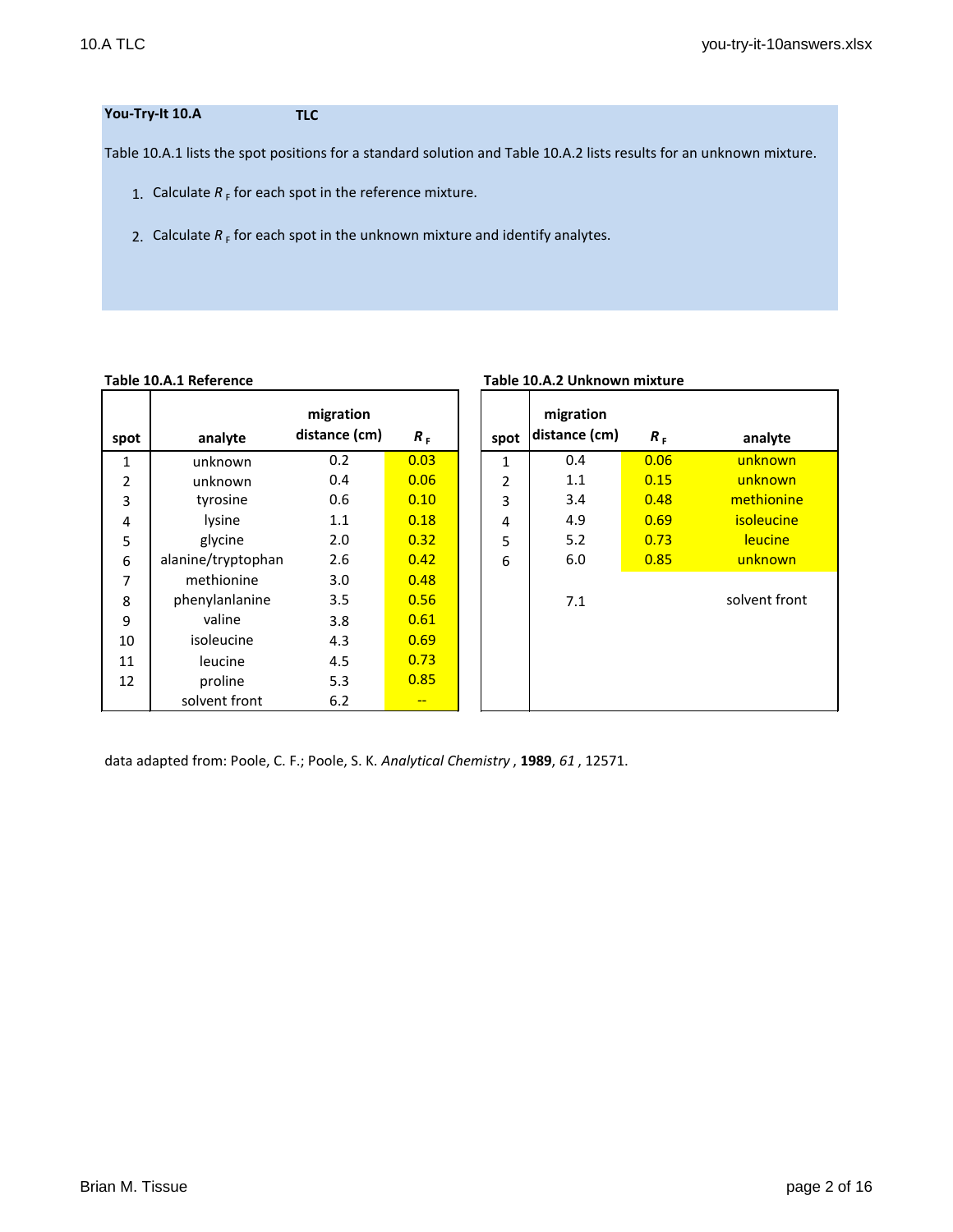## **You-Try-It 10.B Quantitation with Internal Standards**

Table 10.B.1 lists the retention times and integrated areas for a standard mixture. Table 10.B.2 and 10.B.3 lists the retention times and integrated areas for two unknown mixtures.

- 1. Use the peak area data in Table 10.B.1 to determine sensitivity factors for each analyte. The standard mixture contained 2000 ppm of each analyte in 40:60 ethanol-water solvent.
- 2. Use the sensitivity factors and the data in Tables 10.B.2 and 10.B.3 to determine the concentration of each analyte. The internal standard is spiked in at 2000 ppm.

| <b>Retention</b> |                     | Concentration | Peak Area     | <b>Relative</b>    |
|------------------|---------------------|---------------|---------------|--------------------|
| Time (min)       | identity            | (ppm)         | $(\mu V * s)$ | <b>Sensitivity</b> |
| 1.51             | methanol            | 2000          | 2370          | 0.653              |
| 1.79             | ethanol             | 40%           | 949746        |                    |
| 1.97             | 2-propanol          | 2000          | 3853          | 1.062              |
| 2.46             | 1-propanol          | 2000          | 4073          | 1.123              |
| 3.15             | ethyl acetate       | 2000          | 1424          | 0.393              |
| 3.34             | 2-methyl-1-propanol | 2000          | 4291          | 1.183              |
| 3.98             | 1-butanol (IS)      | 2000          | 3628          | 1.000              |
| 5.45             | 3-methyl-1-butanol  | 2000          | 4428          | 1.221              |
| 5.51             | 2-methyl-1-butanol  | 2000          | 3812          | 1.051              |
|                  |                     |               |               |                    |

## **Table 10.B.2 Gas chromatographic data for a bourbon whiskey spiked with 2000-ppm IS.**

|      | <b>Retention</b> |                     | Peak Area | <b>Relative</b>    | <b>Concentration</b> |
|------|------------------|---------------------|-----------|--------------------|----------------------|
| Peak | Time (min)       | identity            | (µV * s)  | <b>Sensitivity</b> | (ppm)                |
| 1    | 1.54             | methanol            | 83.5      | 0.653              | 46.7                 |
| 2    | 1.85             | ethanol             | 1943410   | ---                | ---                  |
| 3    |                  | 2-propanol          | <b>ND</b> | 1.062              | <b>ND</b>            |
| 4    | 2.49             | 1-propanol          | 131.9     | 1.123              | 43.0                 |
| 5    |                  | ethyl acetate       | 213.8     | 0.393              | 199.2                |
| 6    |                  | 2-methyl-1-propanol | 832.5     | 1.183              | 257.4                |
| 7    |                  | 1-butanol (IS)      | 5469.7    | 1.000              | 2000.0               |
| 8    |                  | 3-methyl-1-butanol  | 2724.7    | 1.221              | 816.3                |
| 9    | 1.97             | 2-methyl-1-butanol  | 1122.2    | 1.051              | 390.5                |

### **Table 10.B.3 Gas chromatographic data for an Irish whiskey spiked with 2000-ppm IS.**

|      | <b>Retention</b> |                     | <b>Peak Area</b> | <b>Relative</b> | <b>Concentration</b> |
|------|------------------|---------------------|------------------|-----------------|----------------------|
| Peak | Time (min)       | identity            | $(\mu V * s)$    | Sensitivity     | (ppm)                |
| 1    | 1.56             | methanol            | 83.5             | 0.65            | 46.7                 |
| 2    | 1.85             | ethanol             | 1680398          | ---             | ---                  |
| 3    | $---$            | 2-propanol          | ΝD               | 1.06            | <b>ND</b>            |
| 4    | 2.5              | 1-propanol          | 231.8            | 1.12            | 75.5                 |
| 5    | 3.17             | ethyl acetate       | 47.1             | 0.39            | 43.9                 |
| 6    | 3.37             | 2-methyl-1-propanol | 103.6            | 1.18            | 32.0                 |
| 7    | 3.99             | 1-butanol (IS)      | 5267.7           | 1.00            | 2000.0               |
| 8    | 5.46             | 3-methyl-1-butanol  | 323              | 1.22            | 96.8                 |
| 9    | 5.52             | 2-methyl-1-butanol  | 119.9            | 1.05            | 41.7                 |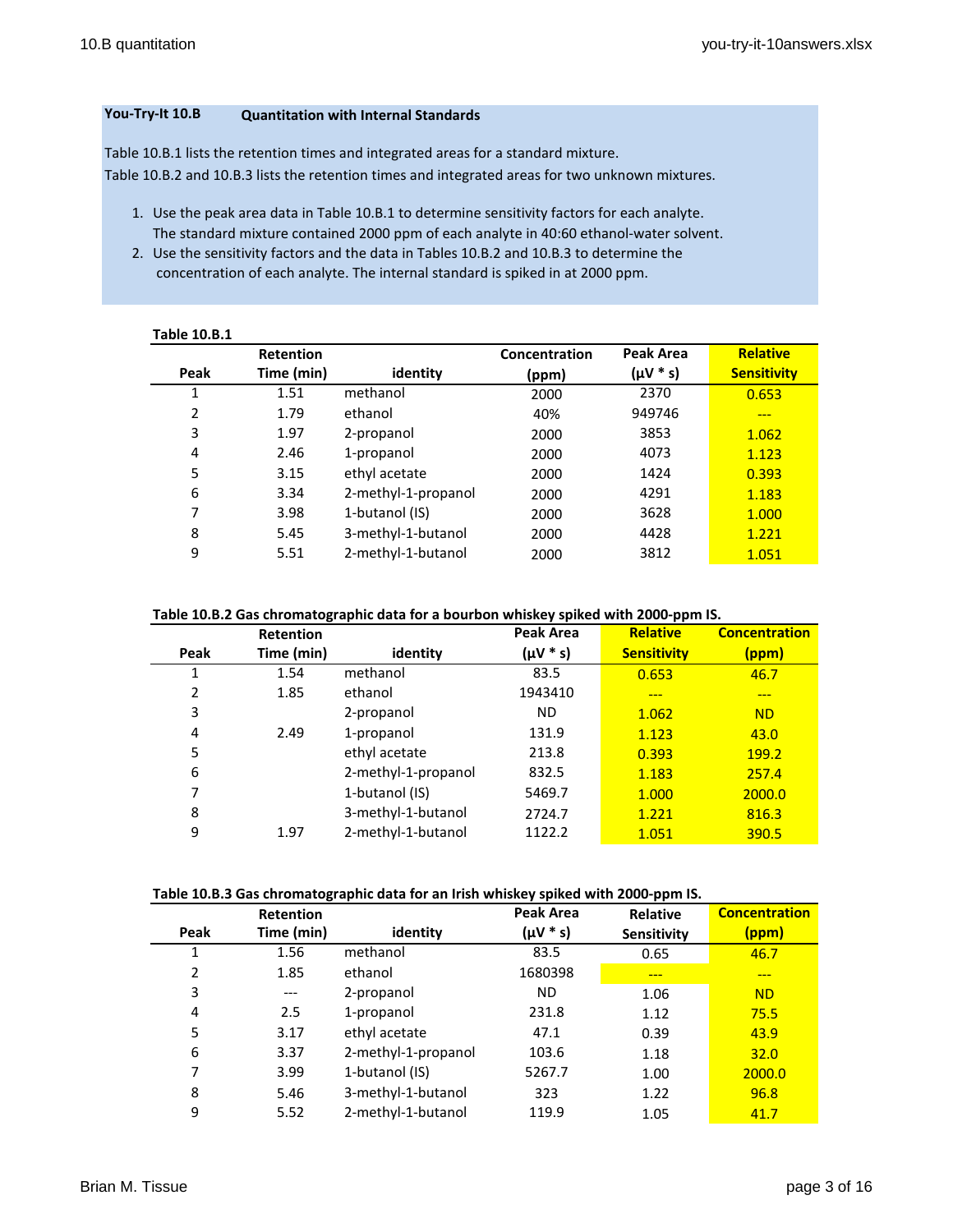

Figure 10.B.1. Chromatogram of 2000-ppm standard solution.



Figure 10.B.2. Chromatogram of a whiskey spiked with 2000-ppm internal standard.



Figure 10.B.2. Chromatogram of a whiskey spiked with 2000-ppm internal standard.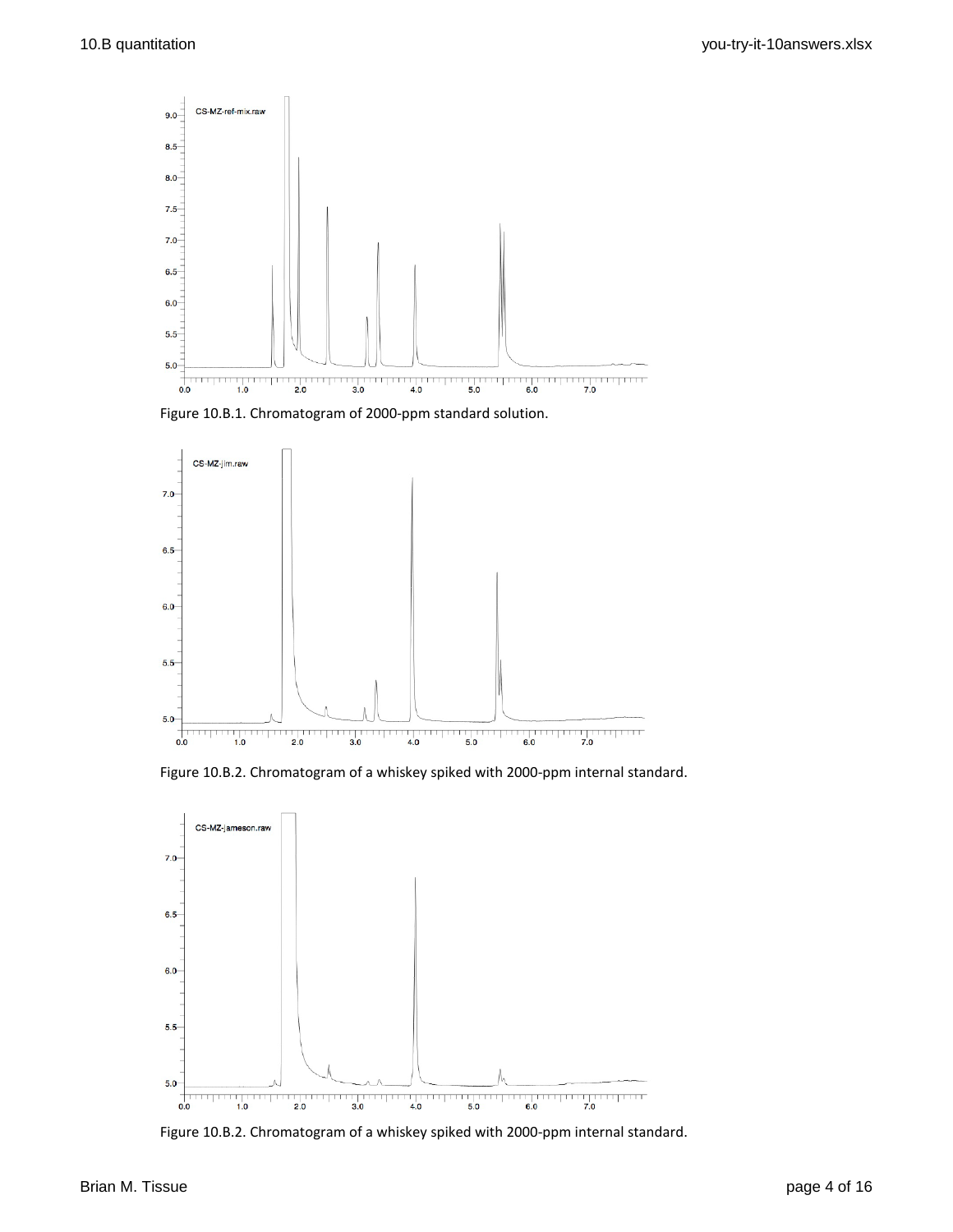# **You-Try-It 10.C Chromatographic Resolution**

Tables 10.C.1 and 10.C.2 list retention times and peak widths for the chromatograms below each table.

1. Calculate the resolution of the close pairs in each chromatogram.



| Table 10.C.2 GC peak parameters for a column with $N = 800$ . |  |  |  |
|---------------------------------------------------------------|--|--|--|
|---------------------------------------------------------------|--|--|--|

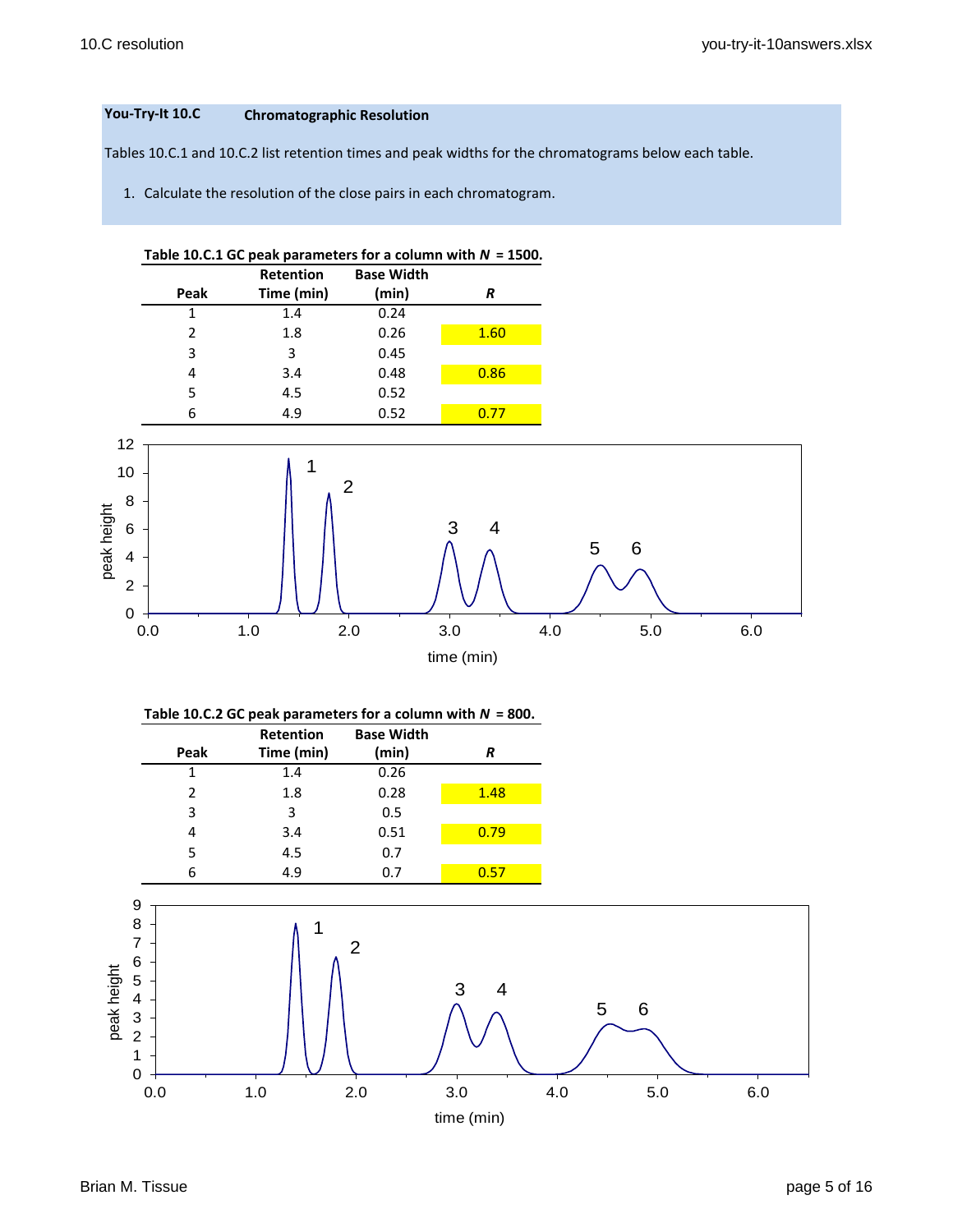# **You-Try-It 10.D Mass Spectrometry**

This worksheet contains mass spectra of several analytes.

- 1. Predict the mass of the molecular ion for each analyte.
	- Comment on the intensity of this peak in the mass spectrum.
- 2. Predict the chemical formula for the three most abundant peaks in each mass spectrum.
- 3. Calculate the expected ratio for the following peaks.

 benzene 78 and 79 chlorobenzene 112 and 114 benzoic acid 122, 123, and 124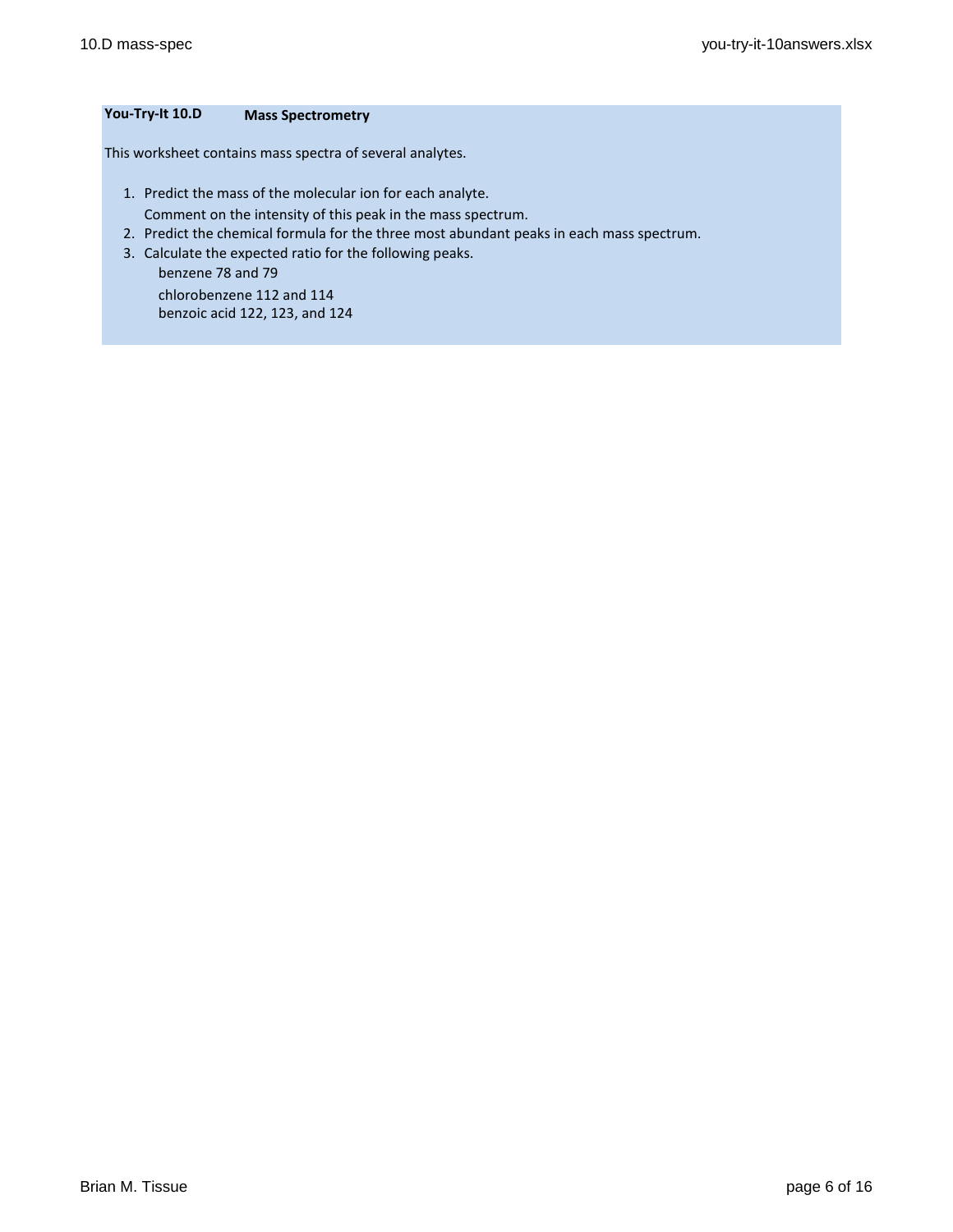

Mass 114 peak is small due to fragmentation.

| Three most abundant masses: |    |              |
|-----------------------------|----|--------------|
|                             | 43 | $[C_3H_7]^+$ |
|                             | 41 | $[C_3H_5]^+$ |
|                             | 57 | $[C_4H_9]^+$ |

You will see a recurring pattern for alkanes.

For octane, note the sequence 29, 43, 57, 71, and 85.

These are alkyl ions that differ by a CH<sub>2</sub> fragment, i.e., 14 Da.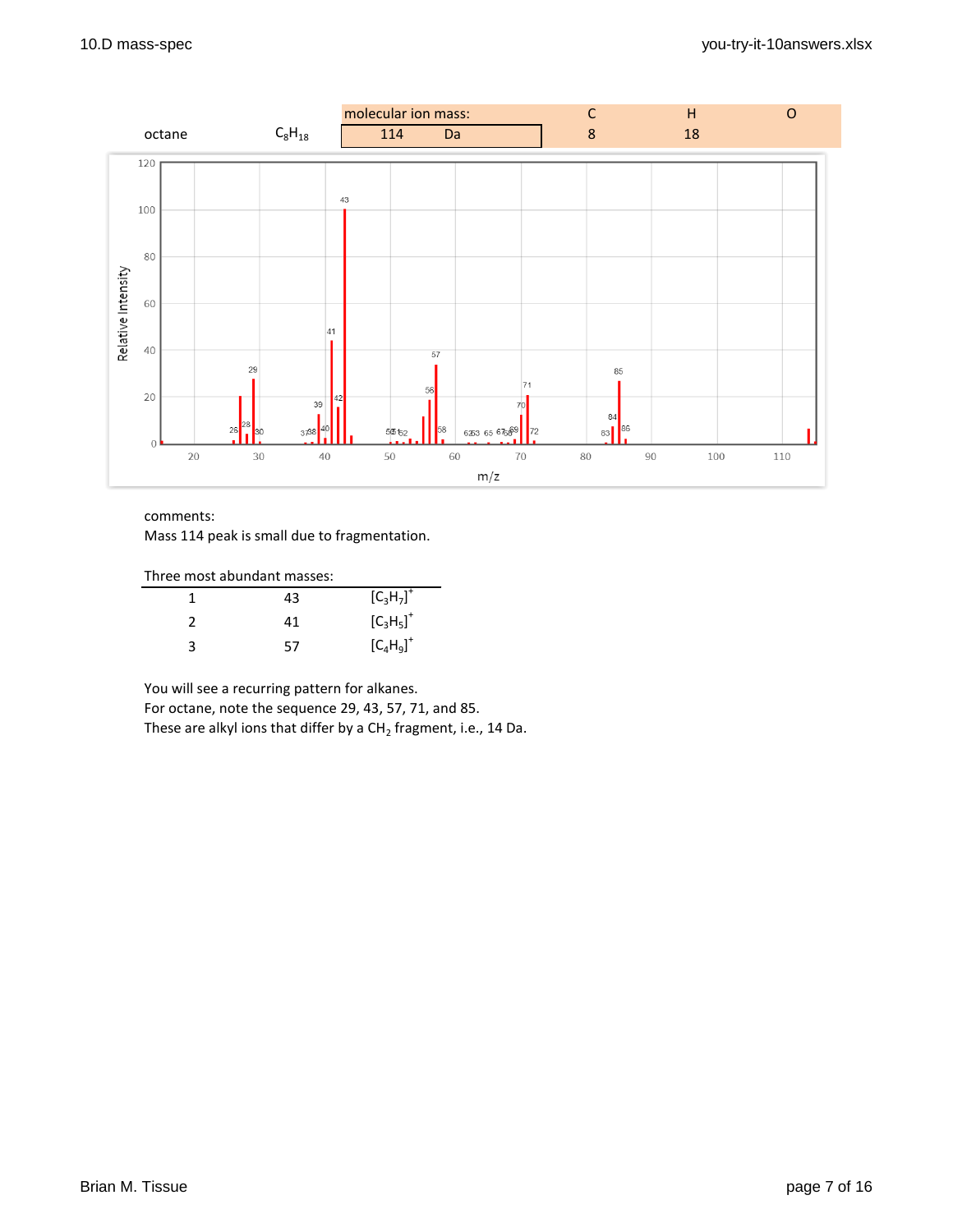

Mass 114 peak is not observed due to fragmentation.

|   | 57 | $[C_4H_9]^+$ |
|---|----|--------------|
|   | 56 | $[C_4H_8]^+$ |
| ੨ | 41 | $[C_3H_5]^+$ |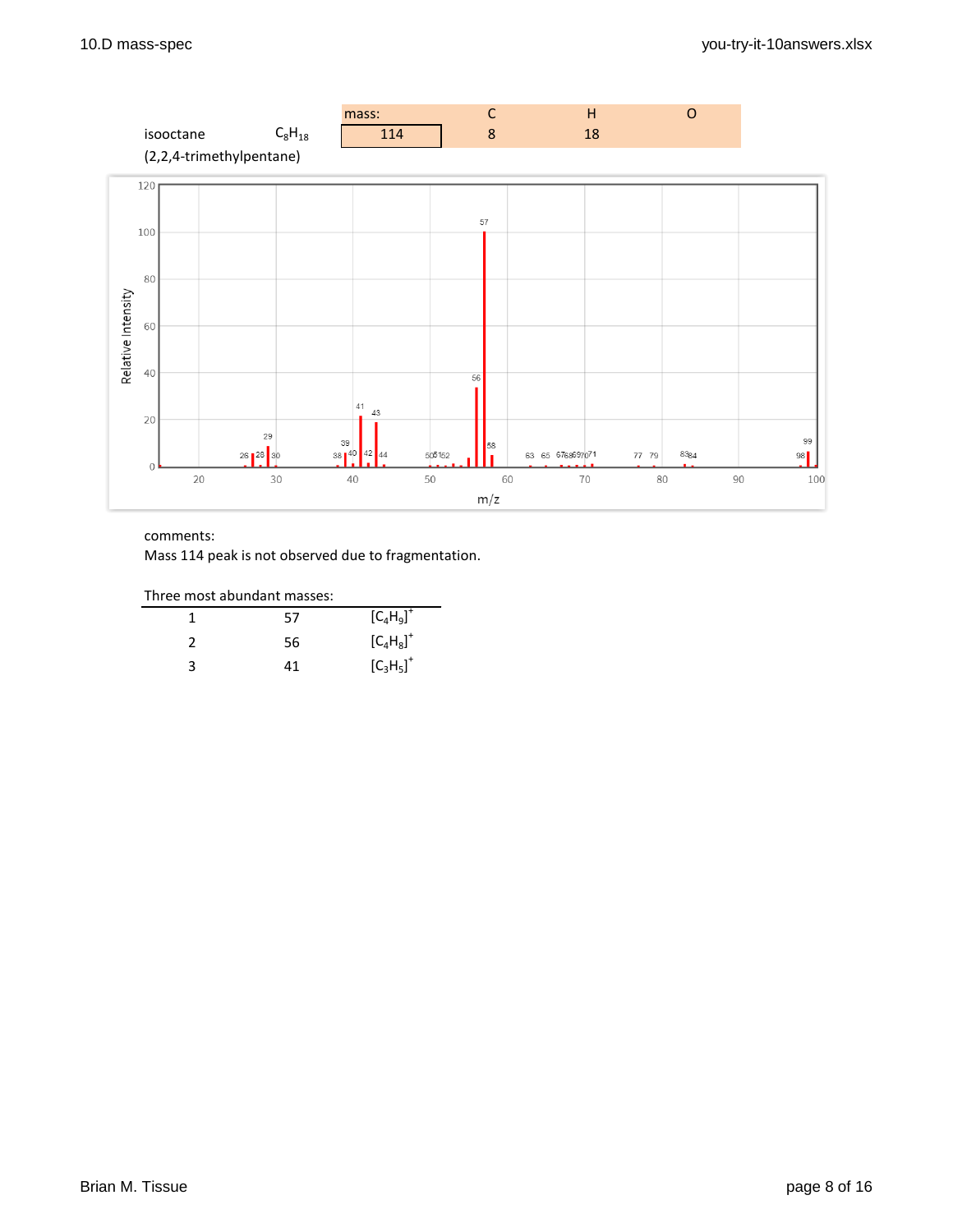

Mass 78 peak is the most abundant peak in the spectrum.

| Three most abundant masses: |    |                                  | SDBS-Mass peak data |
|-----------------------------|----|----------------------------------|---------------------|
|                             | 78 | $[C_6H_6]^+$                     | 15.9<br>77.O        |
|                             | 77 | $[C_6H_5]^+$                     | 100.0<br>78.0       |
| ્ર                          | 51 | ${[\mathsf{C}_4\mathsf{H}_3]}^+$ | 79 N<br>6.7         |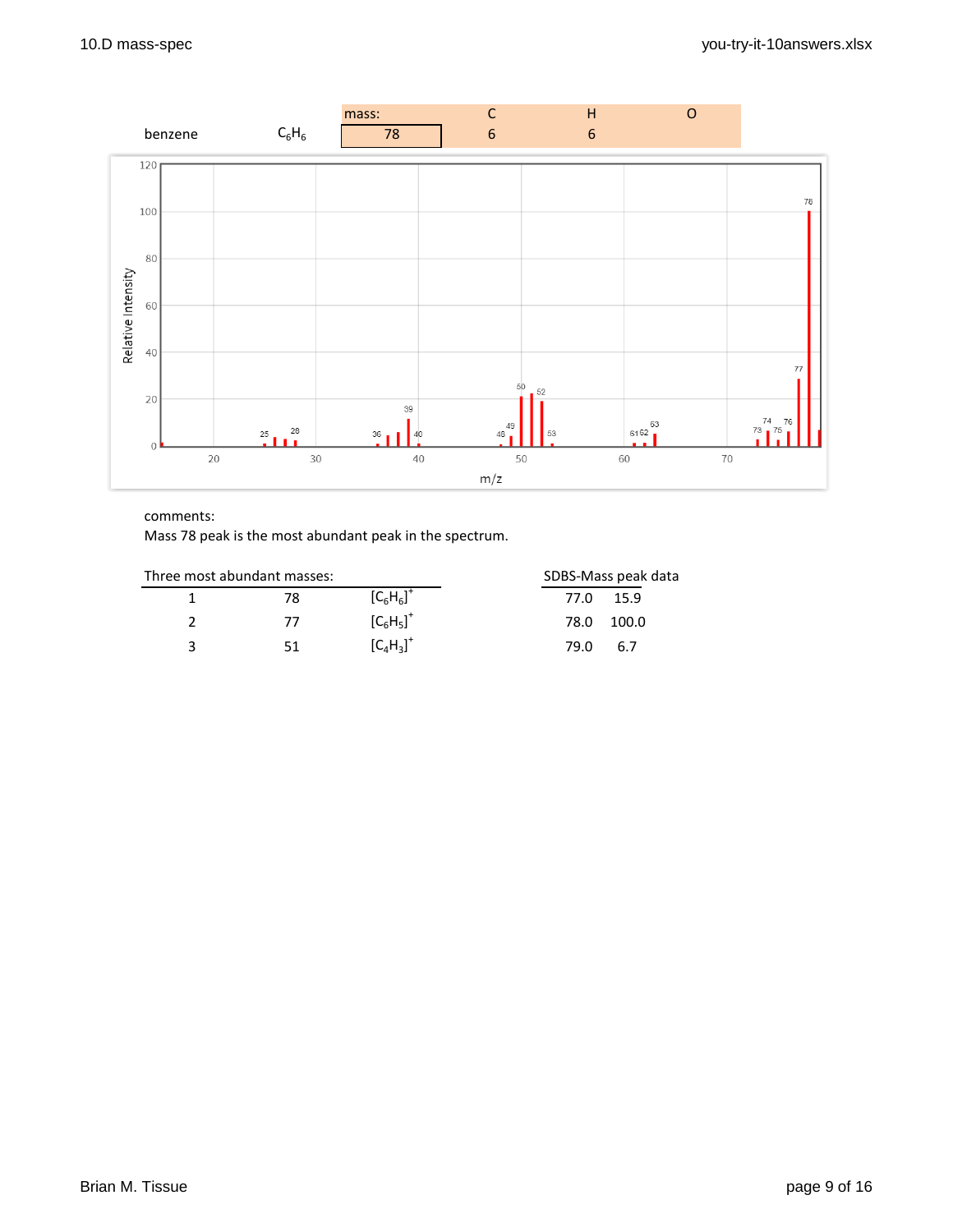

Mass 92 peak is the second most abundant peak in the spectrum.

| Three most abundant masses: |    |              |
|-----------------------------|----|--------------|
|                             | 91 | $[C_7H_7]^+$ |
|                             | 92 | $[C_7H_8]^+$ |
| 2                           | 65 | $[C_5H_5]^+$ |

The mass 91 ion is an interesting case. It is the tropylium ion, which is the toluene structure rearranged in a 7-carbon ring.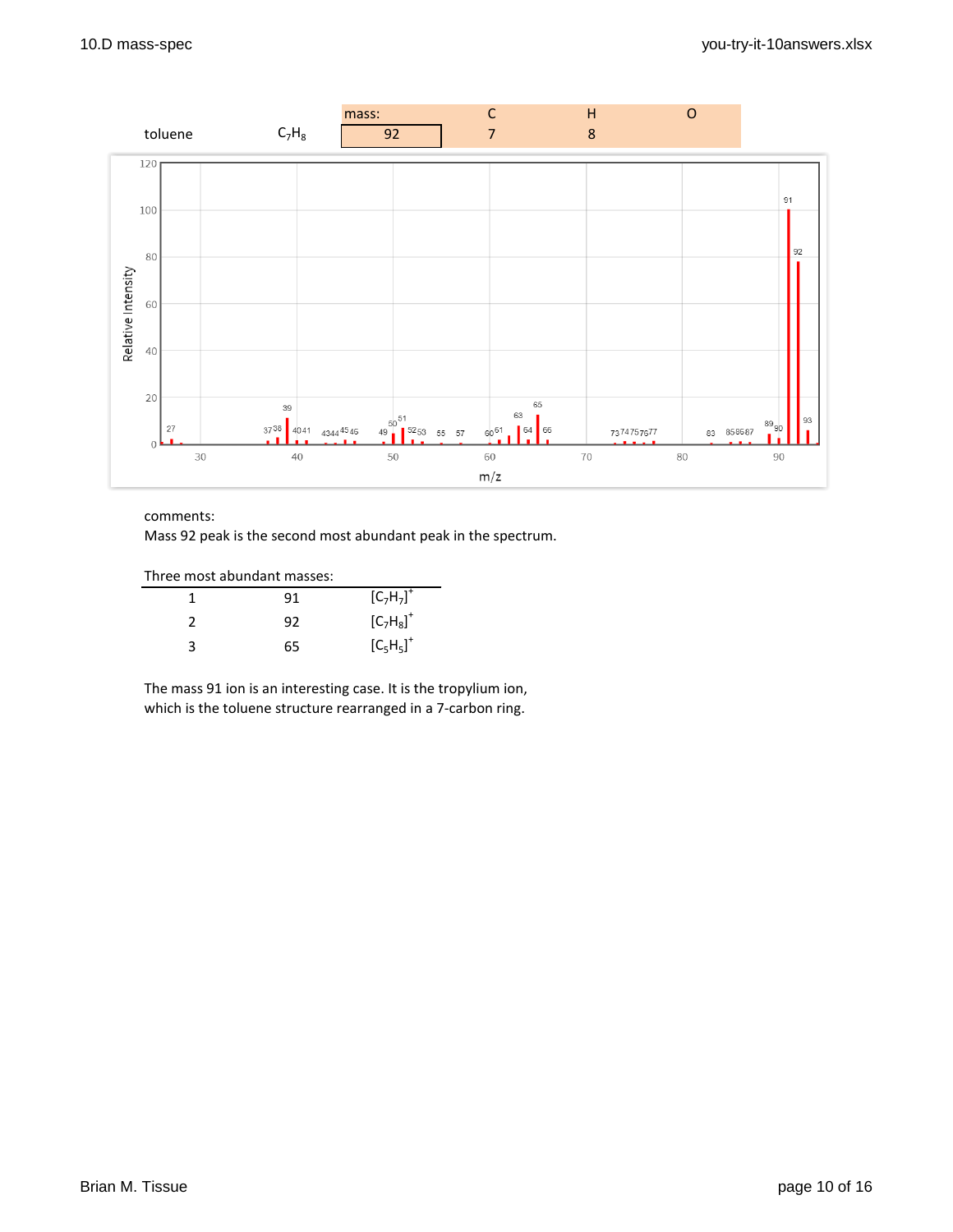

Mass 122 peak is the second most abundant peak in the spectrum.

Three most abundant masses:

|               | 105 | $[C_7H_5O]^+$   |
|---------------|-----|-----------------|
| $\mathcal{L}$ | 122 | $[C_7H_6O_2]^+$ |
| з             | 77  | $[C_6H_5]^+$    |

In many cases it is easier to identify the fragment that is lost rather than predicting the fragment that is observed. For the mass 105 and 77 peaks:

122 − 105 = 17 122 − 77 = 45

The mass 17 fragment could be the loss of OH, leaving C7H5O. The mass 45 fragment could be the loss of COO, leaving C5H5.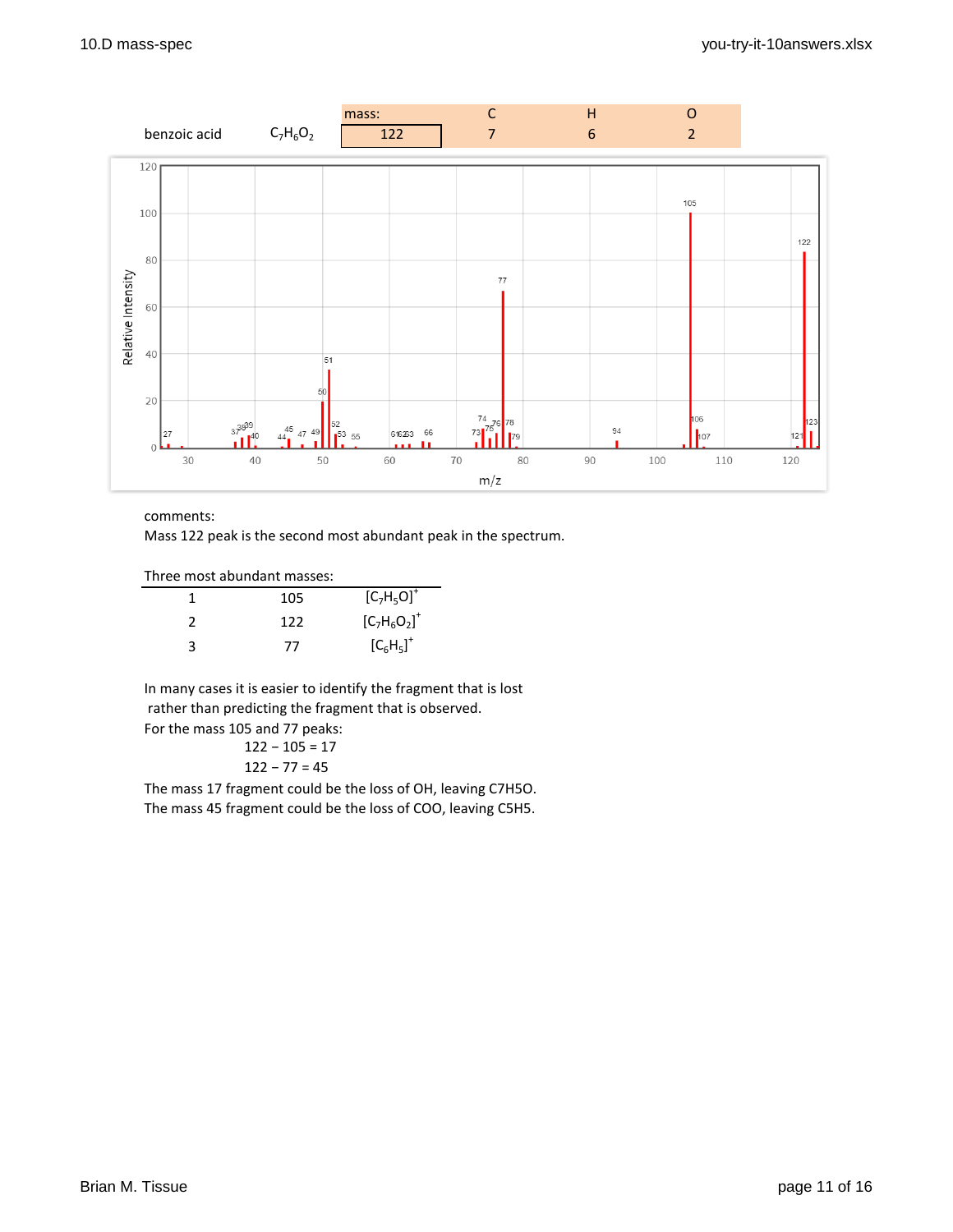

Mass 112 peak is the most abundant peak in the spectrum.

| Three most abundant masses: |                |       |
|-----------------------------|----------------|-------|
| 112                         | $[C_6H_5Cl]^+$ | 35Cl  |
| 77                          | $[C_6H_5]^+$   |       |
| 114                         | $[C_6H_5Cl]^+$ | -37Cl |

The mass 114 peak is approximately 1/3 the height of the mass 114 peak. Anytime you see this ratio at a separation of 2 mass units, you can suspect a Cl in the structure.

The natural abundance of Cl35 to Cl37 is 75.8:24.2, a ratio of:

3.13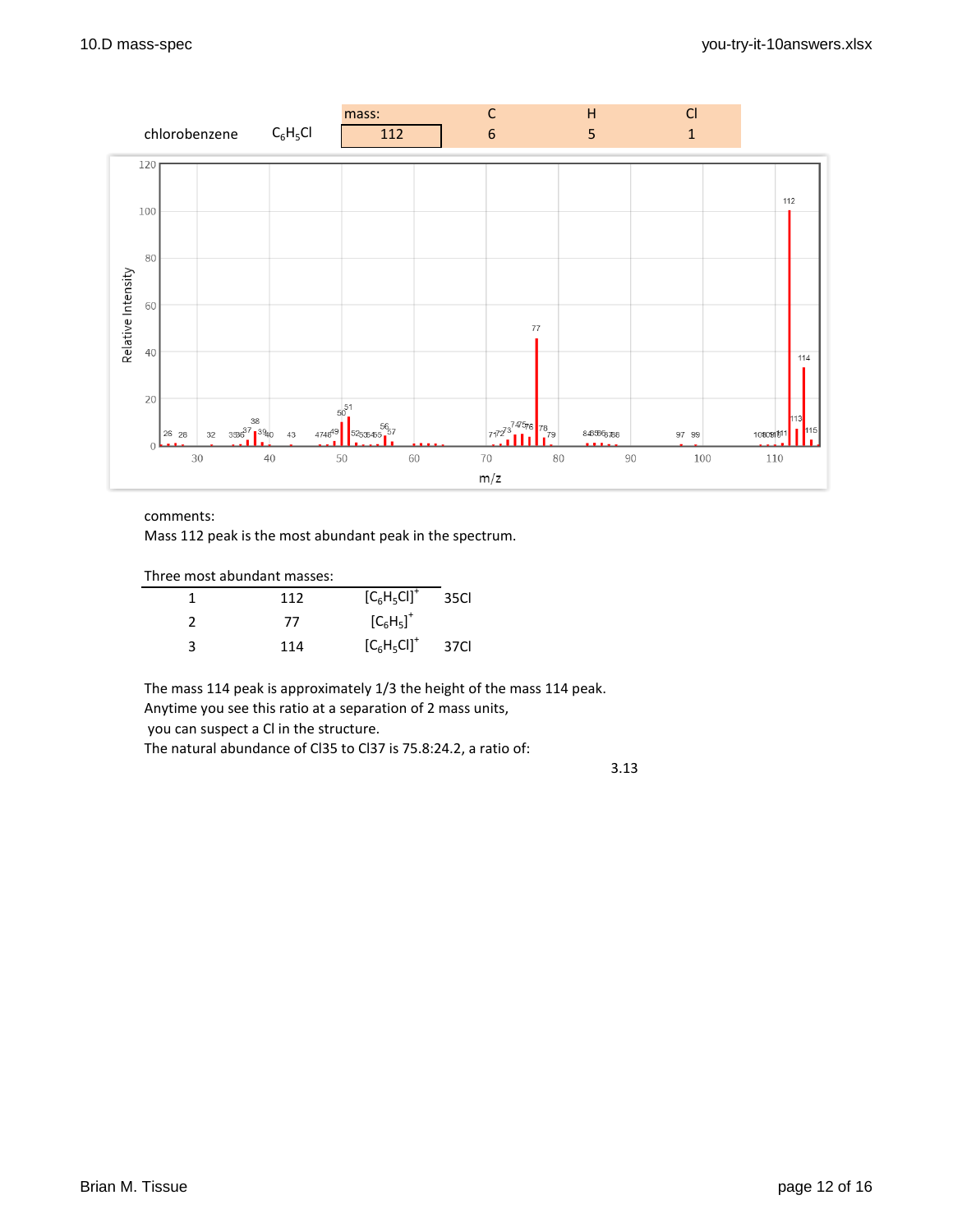

Mass 138 peak is the third most abundant peak in the spectrum.

Three most abundant masses:

|   | 120 | $[C_7H_4O_2]^+$ |
|---|-----|-----------------|
|   | 92  | $[C_6H_4O]^+$   |
| R | 138 | $[C_7H_6O_3]^+$ |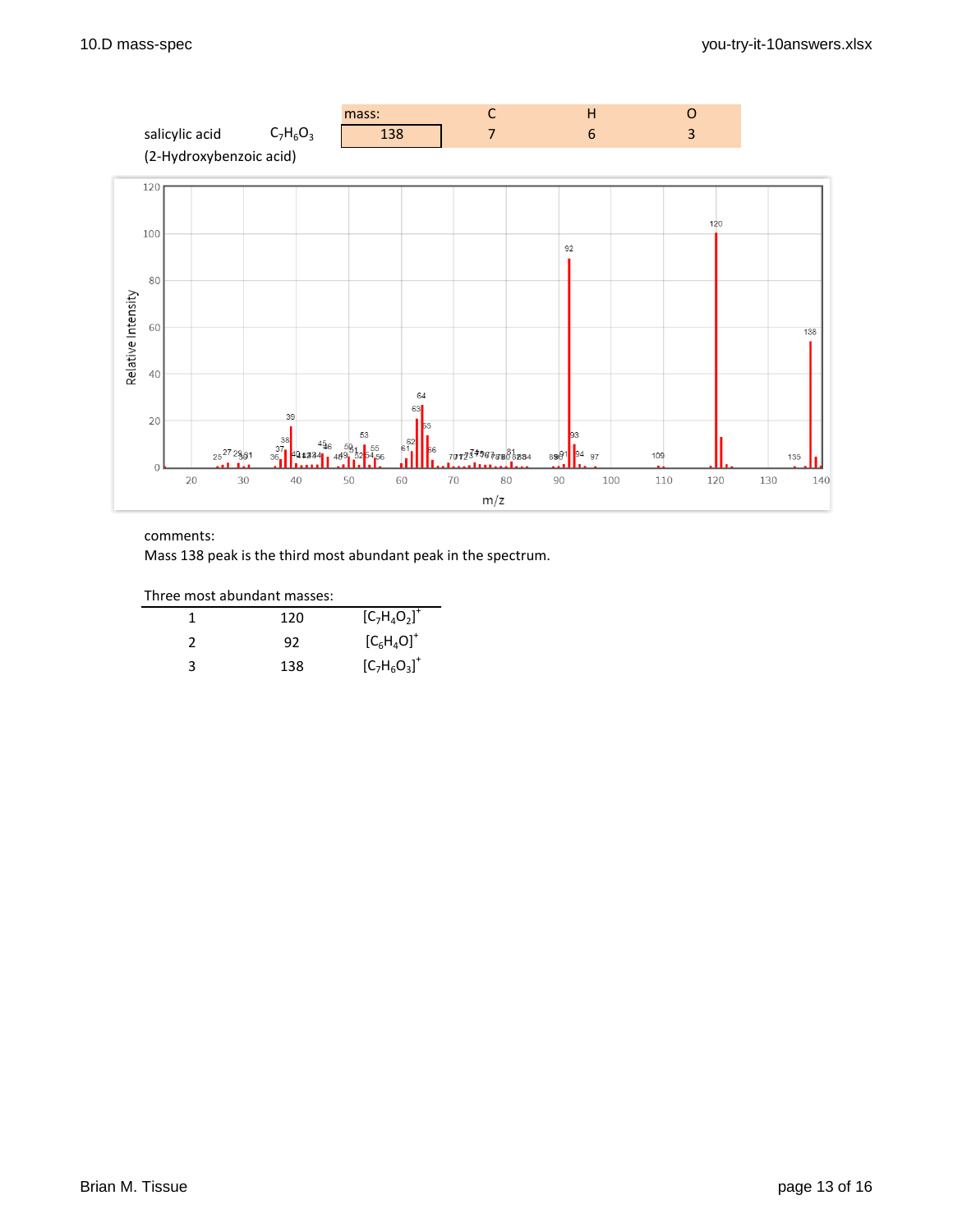

Mass 180 peak is small due to fragmentation.

| Three most abundant masses: |     |                 |  |
|-----------------------------|-----|-----------------|--|
|                             | 120 | $[C_7H_4O_2]^+$ |  |
| 2                           | 138 | $[C_7H_6O_3]^+$ |  |
| ર                           | 43  | $[C_3H_7]^+$    |  |
|                             | 92  | $[C_6H_4O]^+$   |  |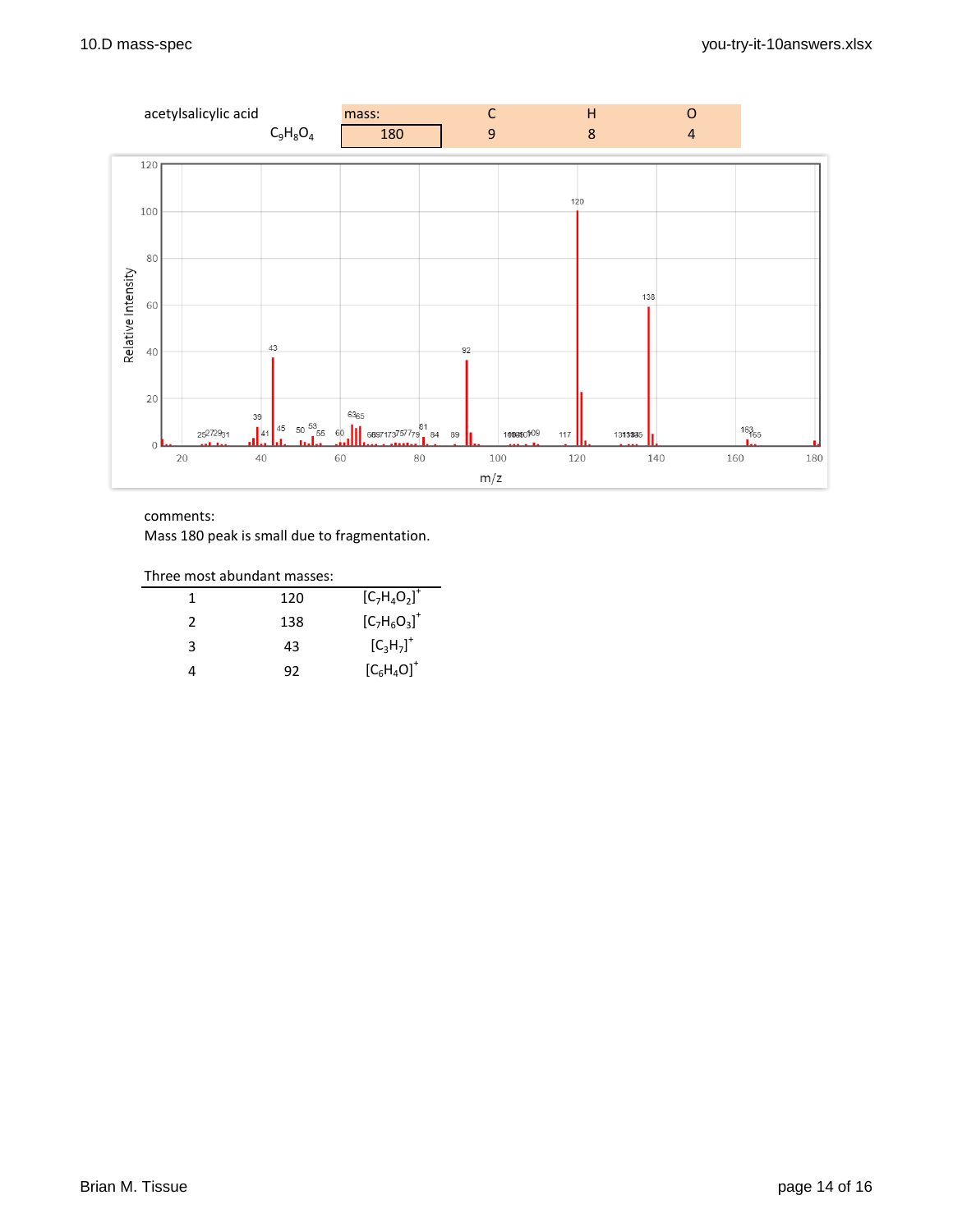

Mass 88 peak is not observed due to fragmentation.

| Three most abundant masses: |  |
|-----------------------------|--|
|                             |  |

|   | 73 | $[C_4H_9O]^+$ |
|---|----|---------------|
|   | 57 | $[C_4H_9]^+$  |
| ੨ | 41 | $[C_3H_5]^+$  |